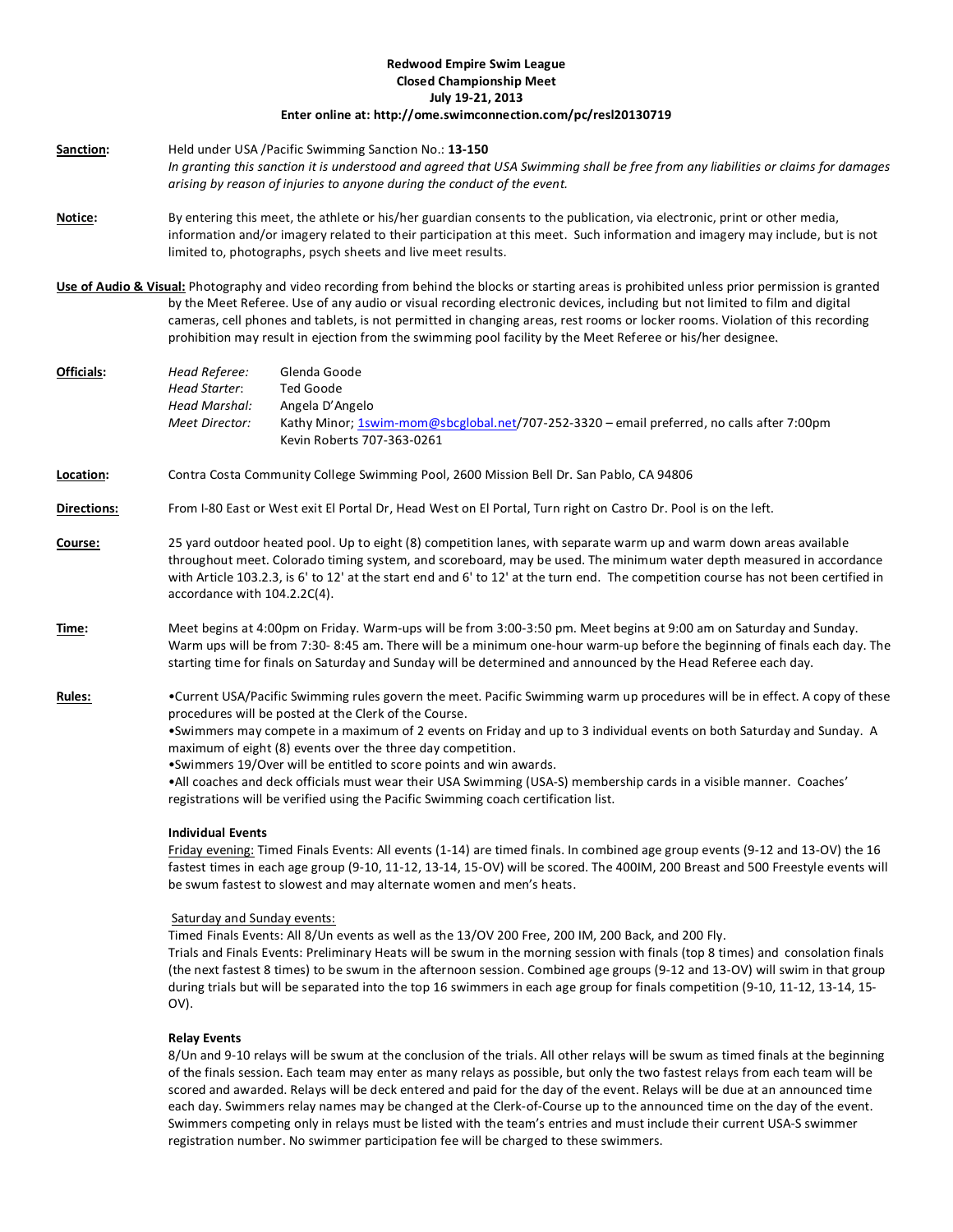**Unaccompanied Swimmers:** Any USAS athlete-member competing at the meet must be accompanied by a USA Swimming member-coach for the purposes of athlete supervision during warm-up, competition and warm-down. If a coach-member of the athlete's USAS Club does not attend the meet to serve in said supervisory capacity, it is the responsibility of the swimmer or the swimmer's legal guardian to arrange for supervision by a USA Swimming member-coach. The Meet Director or Meet Referee may assist the swimmer in making arrangements for such supervision; however, it is recommended that such arrangements be made in advance of the meet by the athlete's USAS Club Member-Coach. The swimmer must be certified by a USA Swimming member coach as being proficient in performing a racing start or must start the race in the water. It is the responsibility of the swimmer or the swimmer's legal guardian to ensure compliance with this requirement

**Restrictions:** •Smoking and the use of other tobacco products is prohibited on the pool deck, locker rooms, in spectator seating or standing areas and in all areas used by swimmers during the course of the meet.

•Sale and use of alcoholic beverages is prohibited in all areas of the meet venue.

•No glass containers are allowed on the pool deck at any time.

•All shelters must be properly secured.

•No propane heater is permitted except for snack bar/meet operations.

•No pets, except for "working dogs" are allowed anywhere in the meet venue.

•No food or drink is allowed in locker rooms.

•Except where venue facilities require otherwise, changing into or out of swimsuits other than in locker room or other designated areas is not appropriate and is strongly discouraged.

**Eligibility:** •The meet is only open to swimmers attached to the following teams: **BBR, EBSD, ECG, FOG, MONT, NBA, NVST, PCM, QUIK, SD, SON & STAR**. Unattached swimmers may enter the meet only if they are affiliated with any of the teams listed above. Unattached swimmers may not score points for their team, but can win awards.

> •Swimmers must be current members of USA-S and enter their name and registration number on the meet entry card as they are shown on their Registration Card. If this is not done, it may be difficult to match the swimmer with the registration and times database. The meet host must check all swimmer registrations against the SWIMS database and if not found to be registered, the Meet Director shall accept the registration at the meet (a \$10 surcharge will be added to the regular registration fee). Duplicate registrations will be refunded by mail.

•NO TIME entries will be accepted.

•Disabled swimmers are welcome to attend this meet and should contact the meet director regarding special accommodations.

**Entry Fees:** \$2.75 per individual event, \$8.00 per swimmer participation fee. Relay fees \$9.00 per relay.

# **Entries: THREE OPTIONS FOR MEET ENTRY:**

**Option 1: Online Meet Entries:**

- 1. Using your browser go to**: http://ome.swimconnection.com/pc/resl20130719**
- 2. Follow entry instructions:
	- a. Enter all swimmers in your family at the same time.
	- b. Make online credit card payment for meet entries at the secured site.

c. You will receive confirmation of acceptance into the meet at time of payment. This confirmation must be brought to the meet as proof of entry.

d. *Online meet entries will close at 5:00pm on Monday, July 15, 2013.* Note: Swim Connection charges an internet processing fee of \$1.00 per swimmer + 5% of the total entry fee. Online entry fees are paid to Swim Connection, LLC. **Entry via the online system is entirely voluntary, and is not required.** 

#### **Option 2: HyTek Entry File:**

- 1. If you would like to submit your team's entries through HyTek, please contact Kathy Minor [\(1swim-mom@sbcglobla.net\)](mailto:1swim-mom@sbcglobla.net) to request the HyTek file.
- 2. HyTek Entry file must be submitted to Kathy Minor [\(1swim-mom@sbcglobal.net\)](mailto:1swim-mom@sbcglobal.net) by **5:00pm Monday, July 15, 2013**. **NO LATE ENTRY FILES WILL BE ACCEPTED**

# **Option 3: Traditional Postal System Mailed Entries**:

1. Entries must be on the attached consolidated entry form. Entry cards must be completely filled out including best time for each event and the swimmer's address, phone number and family e-mail address.

# **In order to ensure that Mailed Entries are received by Monday, July 15, 2013,** they **must be postmarked by Friday July 12, 2013. Hand Delivered entries must be delivered by 5:00pm Monday, July 15, 2013 to Kathy Minor, 2500 Pacific Street, Napa, CA 94558**

Make checks payable to "RESL"

No refunds will be made, except for mandatory scratches and **NO LATE ENTRIES WILL BE ACCEPTED.**

**Check-In:** The meet will be deck seeded. Swimmers must check-in at the clerk of course. Close of check-in for all events shall be no more than 60 minutes before the estimated time of the start of the first heat of the event. No event shall be closed more than 30 minutes before the scheduled start of the session. Swimmers who do not check-in will not be allowed to compete in the event.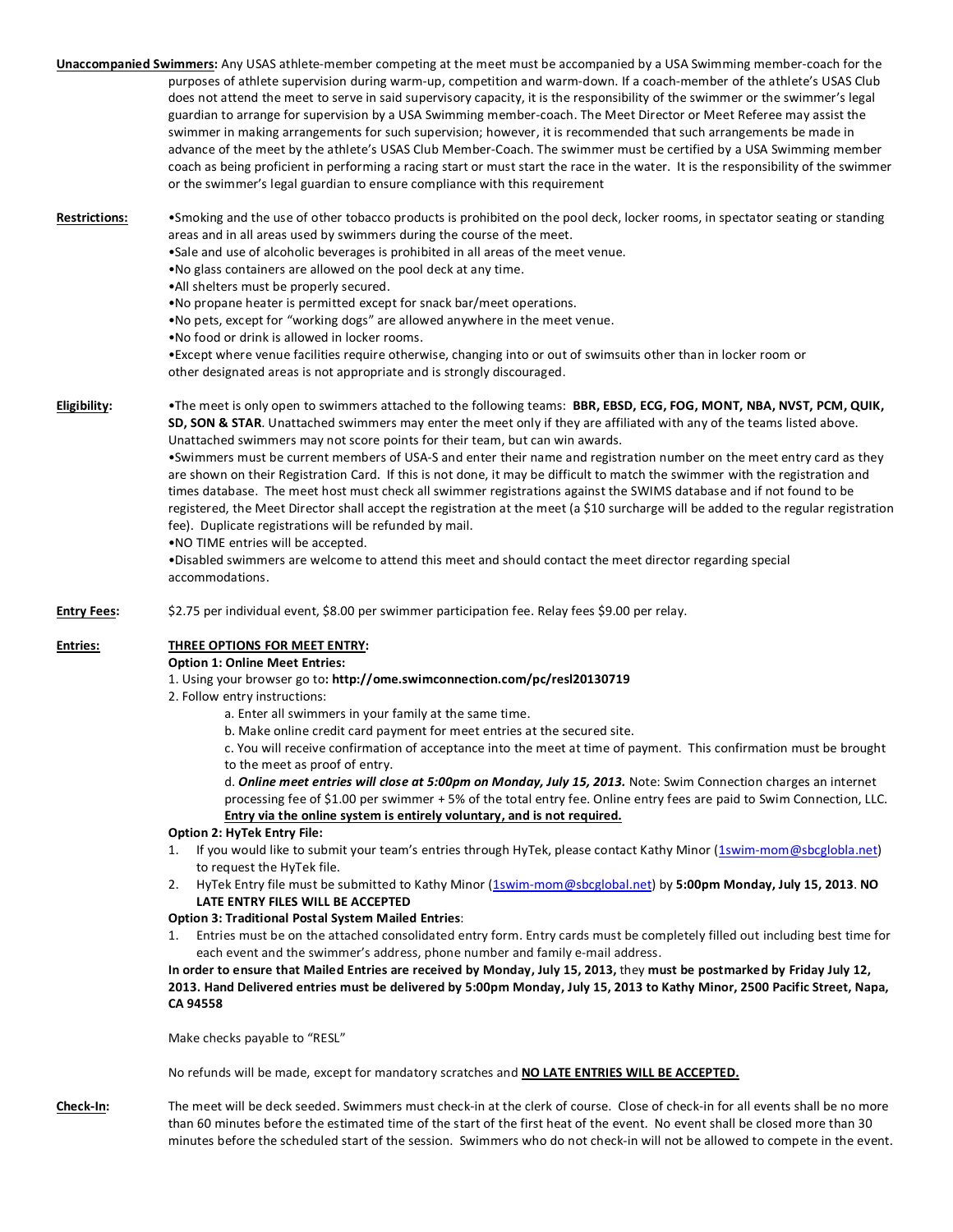**Scratches:** Pacific Swimming rule Section 3.5.b as amended by Pacific Swimming will be enforced. These rules include the following:

**Preliminary and Timed Final Events:** Swimmers who have checked in for an event and who fail to show will be scratched from their next individual event either on that day or the next meet day, whichever is first. The penalty will not apply if the swimmer scratches before the event is seeded, or if the referee accepts proof that the failure to compete was caused by illness, injury, or other circumstances beyond the control of the swimmer.

**Final Events:** Any swimmer originally qualifying for a final, Top 16, who fails to compete in that final will be barred from the remainder of the meet, or, if it is the swimmer's last event of the meet, the swimmer will be subject to a fine of \$25.00. No penalty shall apply if the referee accepts proof of injury or some other circumstance beyond the swimmer's control, which caused the swimmer to miss the event.

**Awards:** *Individual Event Finals:* Ribbons 1st thru 16th. *Relays:* Ribbons 1<sup>st</sup>, 2<sup>nd</sup> & 3<sup>rd</sup> place teams (8&U, 9-10, 11-12, 13-14, 15&Ov) *Team Trophies:* 1st through 3rd. *High point trophy:* boy & girl, in each of the following age groups (8&U, 9-10, 11-12, 13-14, 15&Ov) **Scoring:** Individual Events: *Finals:* 20, 17, 16, 15, 14, 13, 12, 11 / *Consolations:* 9, 7, 6, 5, 4, 3, 2, 1 Relays:  $^{\text{st}}$  through  $8^{\text{th}}$  place: 40, 34, 32, 30, 28, 26, 24, 22  $9^{th}$  through 16<sup>th</sup> place: 18,14,12,10,8,6,4,2

**Admission:** Free. A three-day program is available for \$3.00. Finals programs may be available for sale.

## **Hospitality**: **Hospitality will be offered to coaches and officials only.**

## **Summary of Events:**

|                  |                  | Friday           |                                    |                  |  |  |
|------------------|------------------|------------------|------------------------------------|------------------|--|--|
|                  | $9 - 10$         | 11-12            | 13-14                              | 15&Ov            |  |  |
|                  | 200 IM           | 200 IM           | 400 IM                             | 400 IM           |  |  |
|                  | 200 Free         | 200 Free         | 200 Breast                         | 200 Breast       |  |  |
|                  |                  |                  | <b>500 Free</b><br><b>500 Free</b> |                  |  |  |
| Saturday         |                  |                  |                                    |                  |  |  |
| 8&Un             | $9 - 10$         | 11-12            | $13 - 14$                          | 15&Ov            |  |  |
| 50 free          | 100 IM           | 100 IM           | 100 Fly                            | 100 Fly          |  |  |
| 25 back          | 50 Free          | 50 Free          | 50 Free                            | 50 Free          |  |  |
| 25 fly           | 50 Breast        | 100 Back         | 100 Back                           | 100 Back         |  |  |
| 100 Medley Relay | 100 Fly          | 50 Breast        | 200 Free                           | 200 Free         |  |  |
|                  | 200 Medley Relay | $100$ Fly        | 200 Medley Relay                   | 200 Medley Relay |  |  |
|                  |                  | 200 Medley Relay |                                    |                  |  |  |
| Sunday           |                  |                  |                                    |                  |  |  |
| 8&Un             | $9 - 10$         | $11 - 12$        | 13-14                              | 15&Ov            |  |  |
| 100 IM           | 100 Free         | 100 Free         | 200 IM                             | 200 IM           |  |  |
| 25 breast        | 50 Back          | 100 Breast       | 100 Breast                         | 100 Breast       |  |  |
| 25 free          | 50 Fly           | 50 Back          | 200 Back                           | 200 Back         |  |  |
| 100 Free Relay   | 200 Free Relay   | 50 Fly           | 100 Free<br>100 Free               |                  |  |  |
|                  |                  | 200 Free Relay   | 200 Fly                            | 200 Fly          |  |  |
|                  |                  |                  | 200 Free Relay                     | 200 Free Relay   |  |  |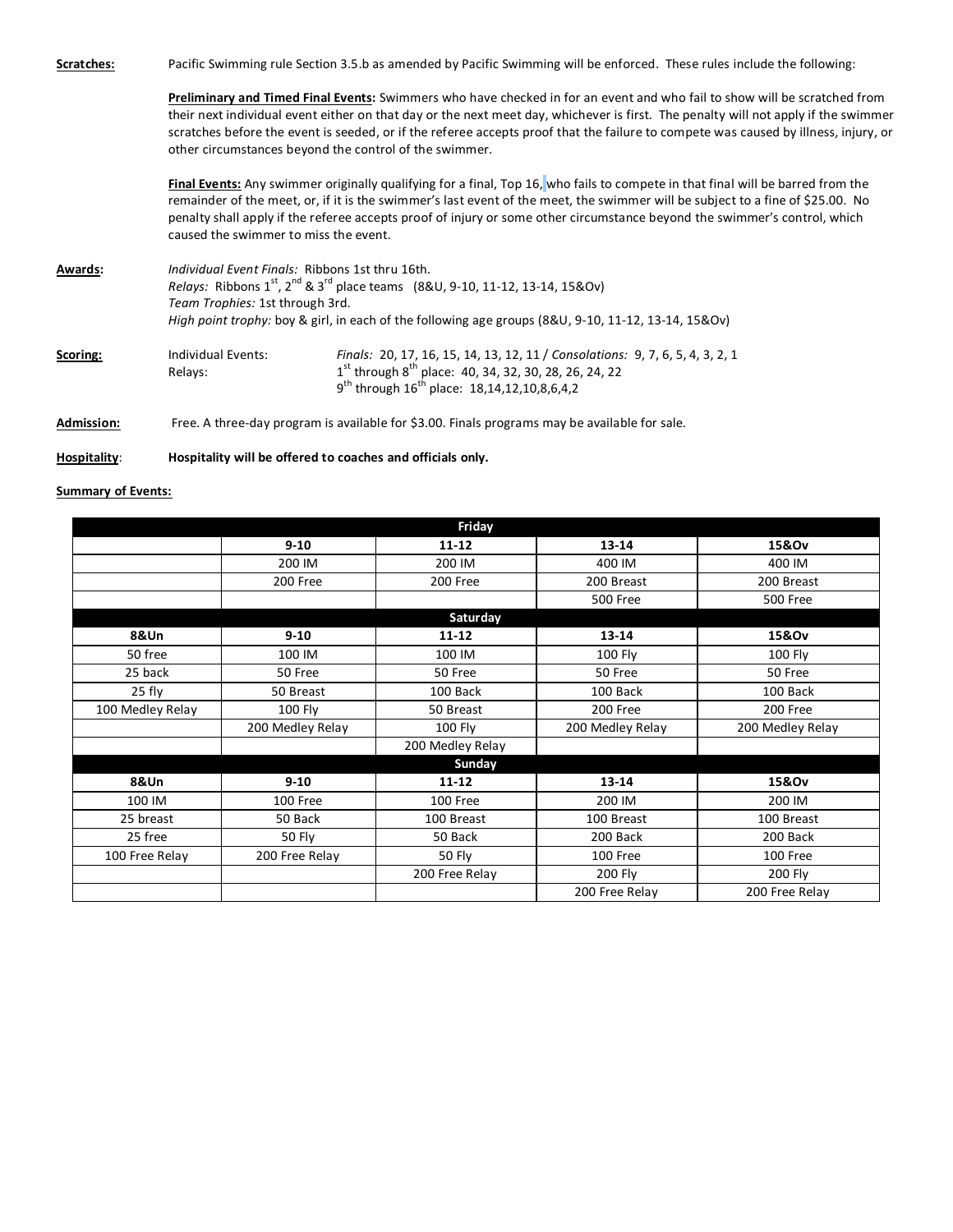# **Schedule of Events:**

| Friday     |                               |                  |  |  |  |
|------------|-------------------------------|------------------|--|--|--|
| Girls<br># | Age Group / Distance / Stroke | <b>Boys</b><br># |  |  |  |
| 1%         | 13-Over 400 IM                | 2%               |  |  |  |
| 3%         | 9-10 200 IM                   | 4%               |  |  |  |
| 5%         | 11-12 200 IM                  | 6%               |  |  |  |
| 7%         | 13-Over 200 Breast            | 8%               |  |  |  |
| 9%         | 9-10 200 Free                 | 10 %             |  |  |  |
| 11%        | 11-12 200 Free                | 12 %             |  |  |  |
| 13%        | 13-Over 500 Free              | 14 %             |  |  |  |

| Saturday     |                   |             | Sunday |              |                   |             |
|--------------|-------------------|-------------|--------|--------------|-------------------|-------------|
| <b>Girls</b> | Age Group /       | <b>Boys</b> |        | <b>Girls</b> | Age Group /       | <b>Boys</b> |
| #            | Distance / Stroke | #           |        | #            | Distance / Stroke | #           |
| 15           | 9-10 100 IM       | 16          |        | 65           | 9-10 100 free     | 66          |
| 17           | 11-12 100 IM      | 18          |        | 67           | 11-12 100 Free    | 68          |
| 19           | 13-14 100 fly     | 20          |        | 69%          | 13-14 200 IM      | 70%         |
| 21           | 15-Up 100 Fly     | 22          |        | 71%          | 15-Up 200 IM      | 72%         |
| 23%          | 8&Un 50 free      | 24%         |        | 73 %         | 8&Un 100 IM       | 74%         |
| 25           | 9-10 50 free      | 26          |        | 75           | 11-12 100 Breast  | 76          |
| 27           | 11-12 50 Free     | 28          |        | 77           | 13-14 100 Breast  | 78          |
| 29           | 13-14 50 Free     | 30          |        | 79           | 15-Up 100 Breast  | 80          |
| 31           | 15-Up 50 free     | 32          |        | 81%          | 8&Un 25 breast    | 82%         |
| 33%          | 8&Un 25 Back      | 34%         |        | 83%          | 13-14 200 Back    | 84%         |
| 35           | 11-12 100 Back    | 36          |        | 85%          | 15-Up 200 Back    | 86%         |
| 37           | 13-14 100 Back    | 38          |        | 87           | 9-10 50 Back      | 88          |
| 39           | 15-Up 100 Back    | 40          |        | 89           | 11-12 50 Back     | 90          |
| 41%          | 8&un 25 Fly       | 42%         |        | 91           | 13-14 100 Free    | 92          |
| 43           | 9-10 50 Breast    | 44          |        | 93           | 15-Up 100 Free    | 94          |
| 45           | 11-12 50 Breast   | 46          |        | 95%          | 8&Un 25 free      | 96%         |
| 47%          | 13-14 200 Free    | 48%         |        | 97           | 9-10 50 fly       | 98          |
| 49%          | 15-Up 200 Free    | 50%         |        | 99           | 11-12 50 Fly      | 100         |
| 51           | 9-10 100 Fly      | 52          |        | 101%         | 13-14 200 Fly     | 102%        |
| 53           | 11-12 100 Fly     | 54          |        | 103%         | 15-Up 200 Fly     | 104%        |
| 55&          | 8&Un 100 Med. R.  | 56&         |        | 105&         | 8&Un 100 Free R.  | 106&        |
| 57 &         | 9-10 200 Med. R.  | 58 &        |        | 107 &        | 9-10 200 Free R.  | 108&        |
| 59#          | 11-12 200 Med. R. | 60#         |        | 109#         | 11-12 200 Free R. | 110#        |
| 61#          | 13-14 200 Med. R. | 62#         |        | 111#         | 13-14 200 Free R. | 112#        |
| 63#          | 15&Ov 200 Med. R. | 64#         |        | 113#         | 15&Ov 200 Free R. | 114#        |

Events marked by "#" will be swum at beginning of finals Events marked by "&" will be swum at the end of prelims Events marked by "%" will be swum as timed finals